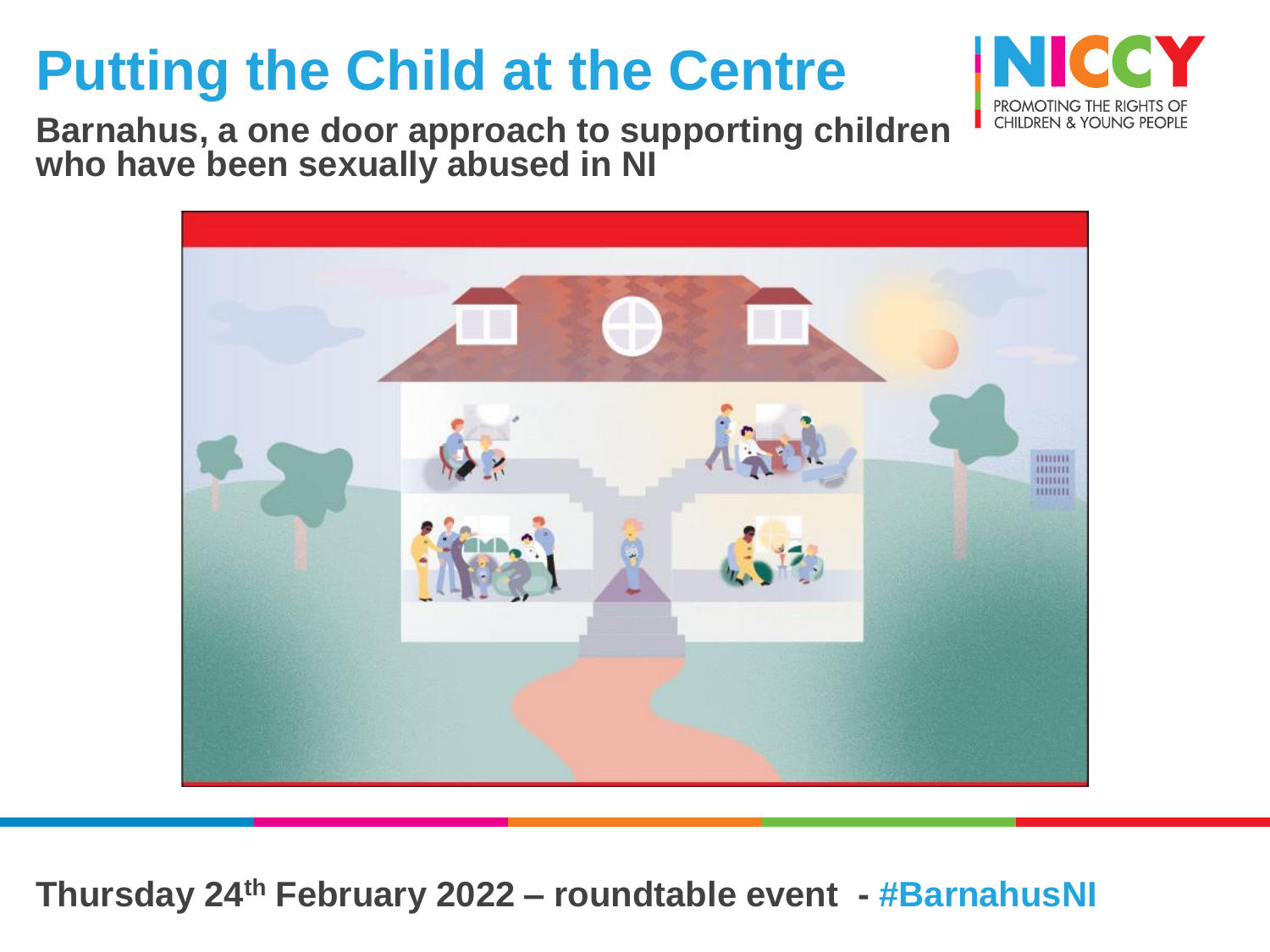# **Welcome and Introduction**

### **Mairéad McCafferty**  Chief Executive - NICCY



#### **PUTTING THE CHILD AT THE CENTRE**

Barnahus (Children's House) - a one door approach to supporting children who have been sexually abused in Northern Ireland



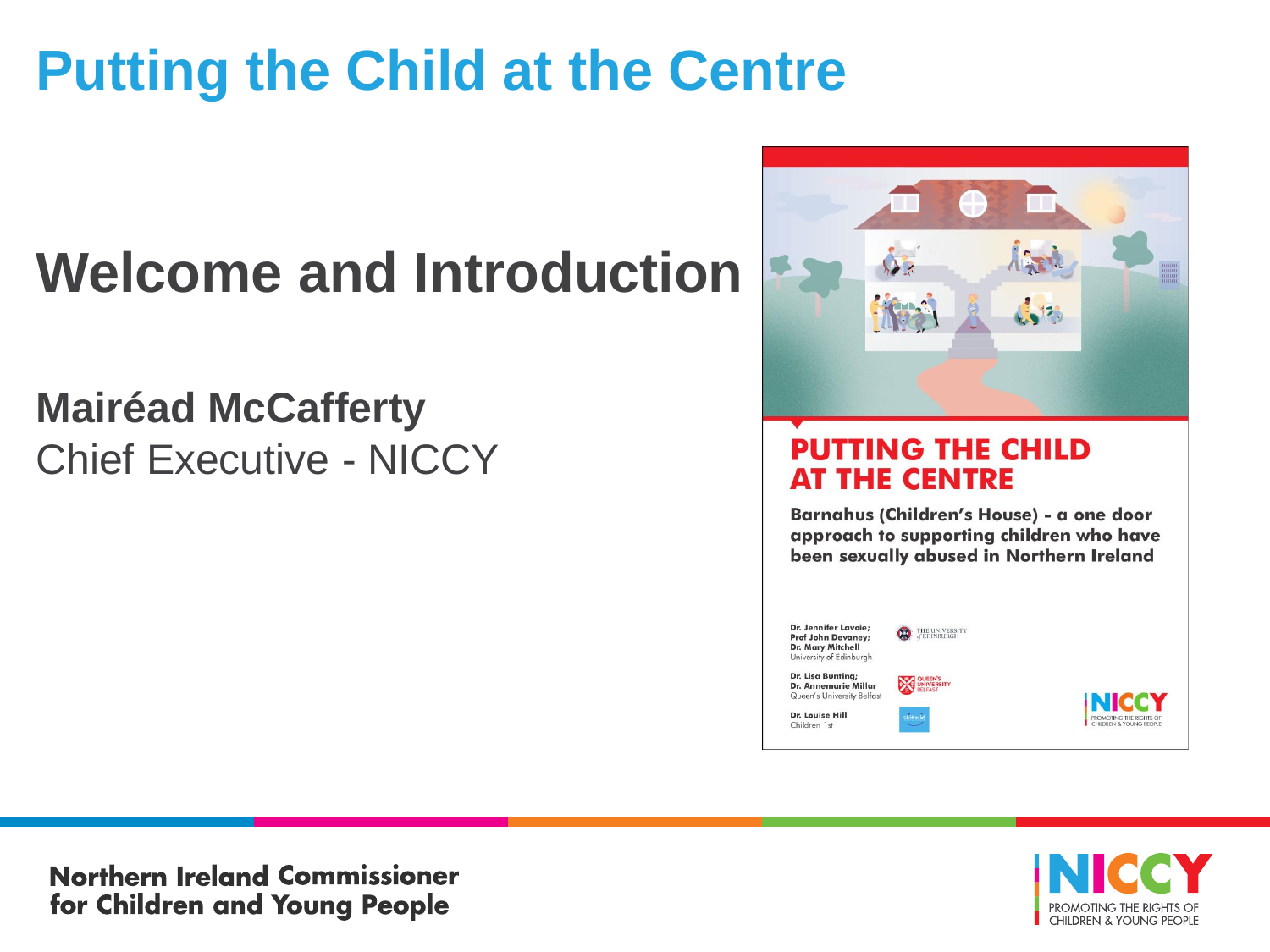# **Opening Remarks**

#### **Koulla Yiasouma** Commissioner - NICCY

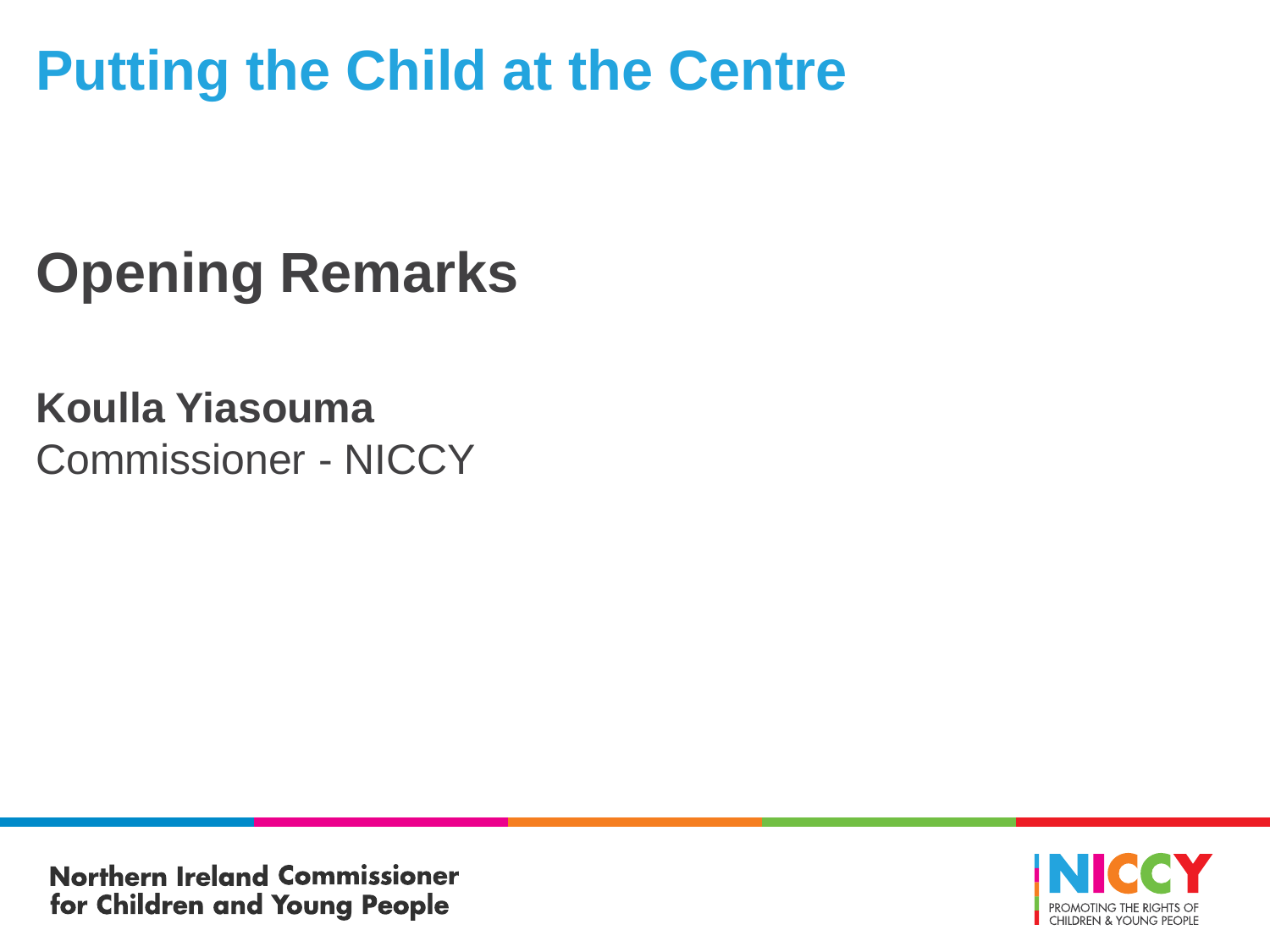# **The Barnahus Model**

### **Bragi Guðbrandsson**

### Member of the UN Committee on the Rights of the Child and founder of Barnahus

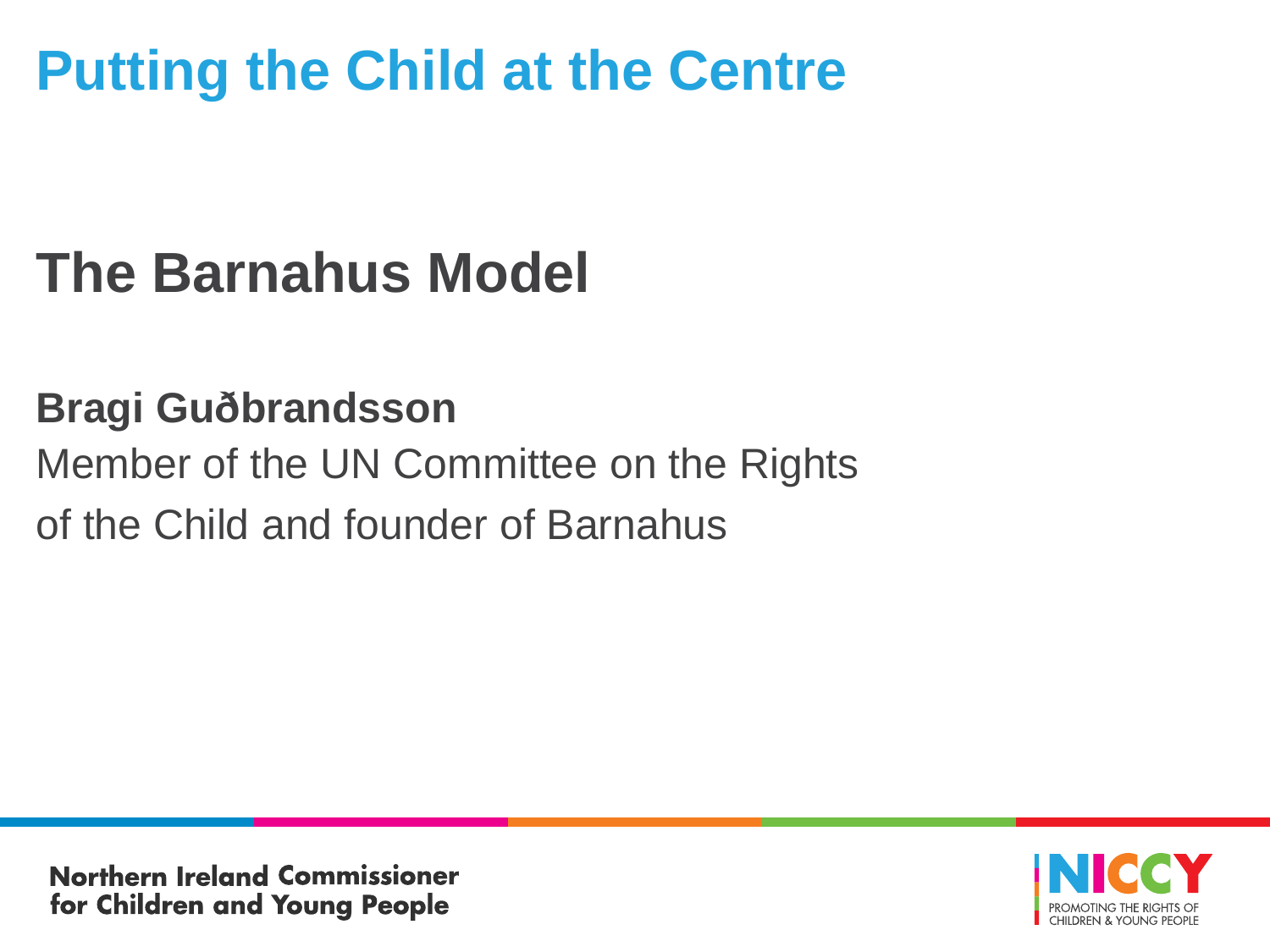# **The Gillen Review and Barnahus**

**The Right Honourable Sir John Gillen** 

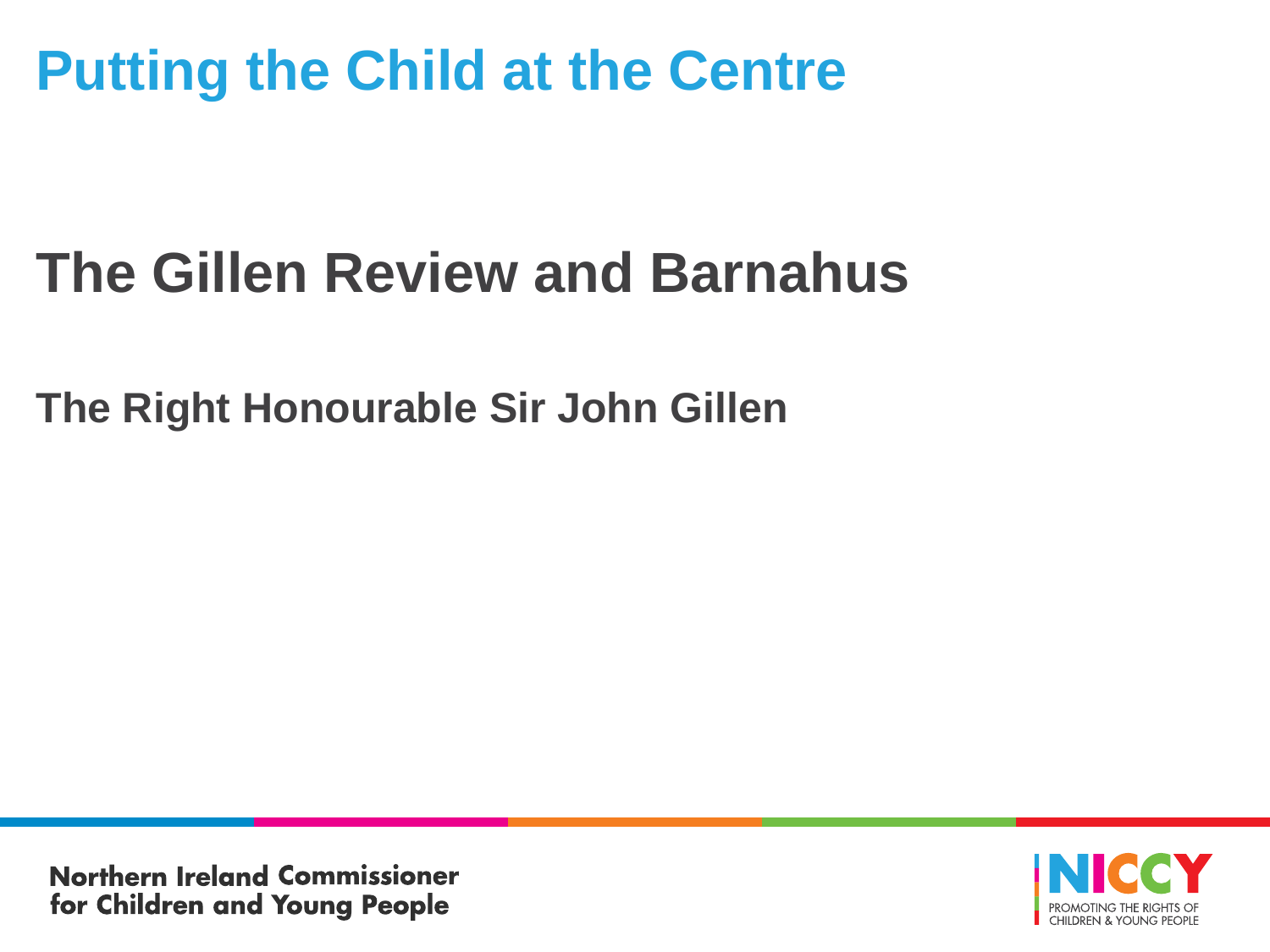# **Presentation of Research**

### **Dr Jennifer Lavoie and Prof John Devaney**  University of Edinburgh



#### **PUTTING THE CHILD AT THE CENTRE**

Barnahus (Children's House) - a one door approach to supporting children who have been sexually abused in Northern Ireland





**Northern Ireland Commissioner** for Children and Young People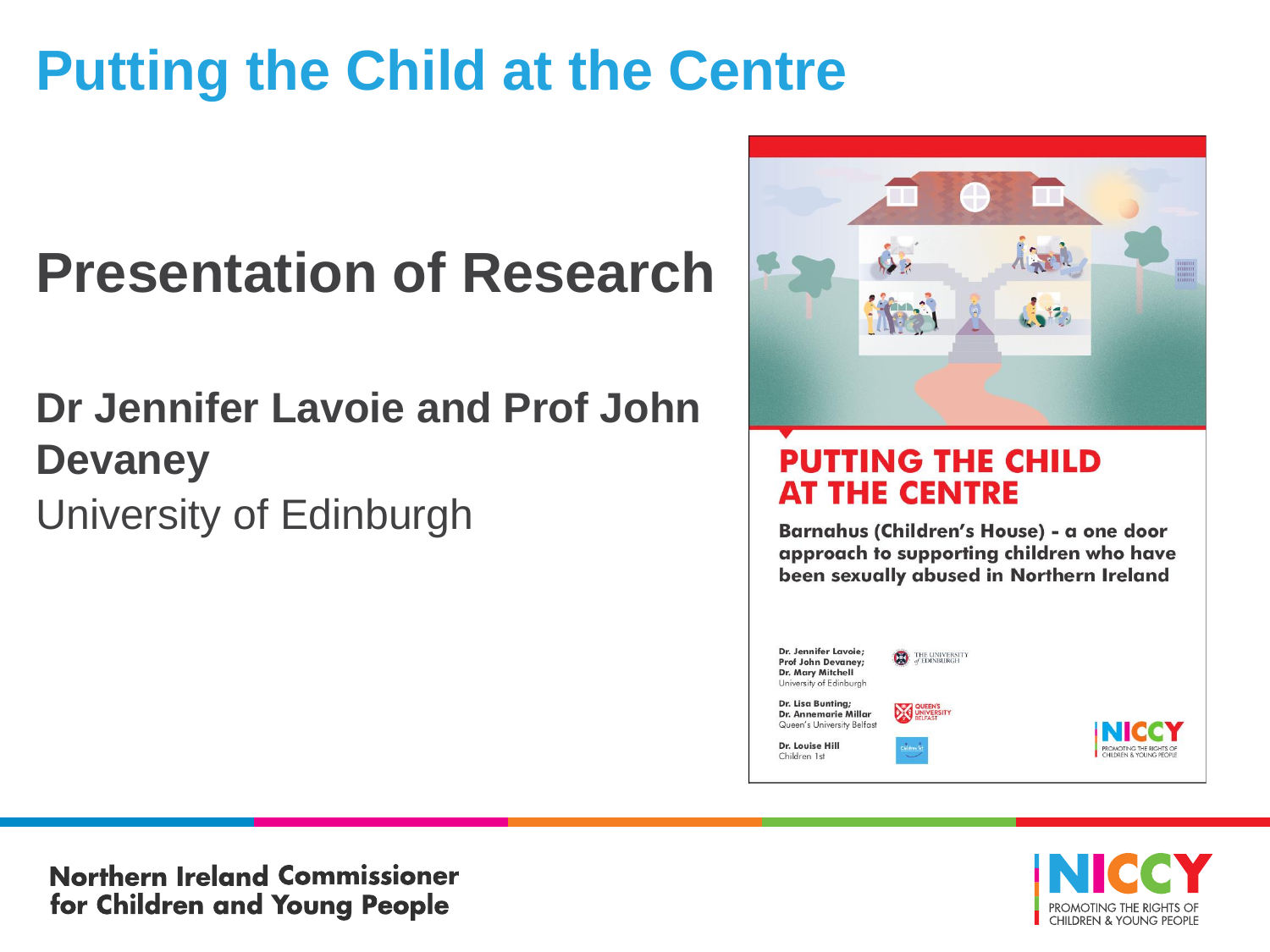







#### **Dr. Jennifer Lavoie** University of Edinburgh

Children's perceptions of justice; child-friendly justice; forensic disclosures



#### **Prof. John Devaney** University of Edinburgh

Child welfare; child maltreatment; domestic abuse; outcome evaluations



**Dr. Lisa Bunting** Queen's University Belfast

Experiences of child victims/witnesses within criminal justice system; child protection



**Dr. Annemarie Millar** Queen's University Belfast

Children's experiences of domestic abuse; police responses to domestic abuse



**Dr. Mary Mitchell** University of Edinburgh

Child welfare; family support; children's participation; outcome evaluation; social work theory



**Dr. Louise Hill** Children 1st

Children's rights; child & youth participation; child welfare; social policy; implementation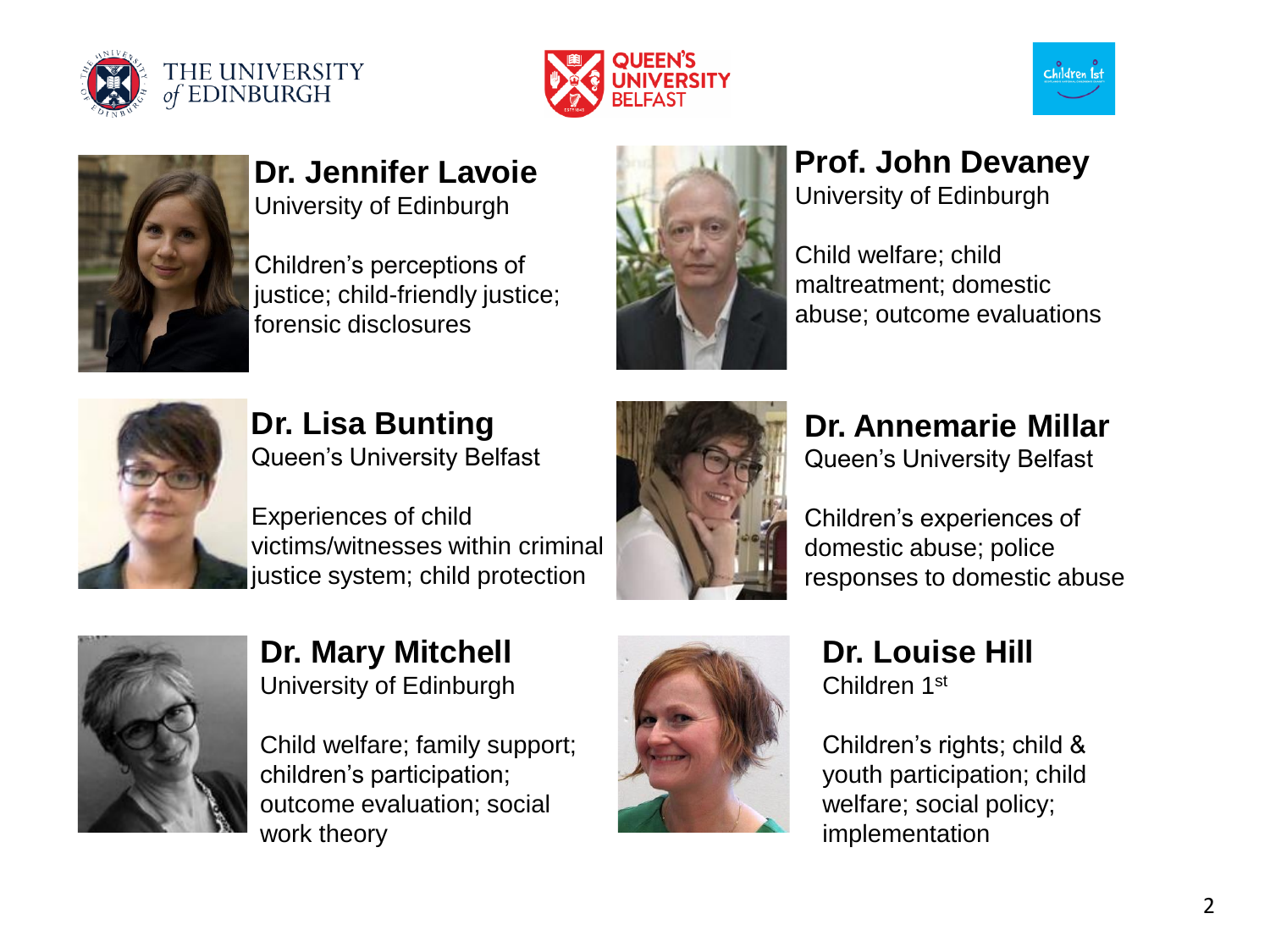• What are the current arrangements in cases of sexual offences against children in Northern Ireland?



• What are the opportunities and challenges to the introduction and application of the Barnahus model?

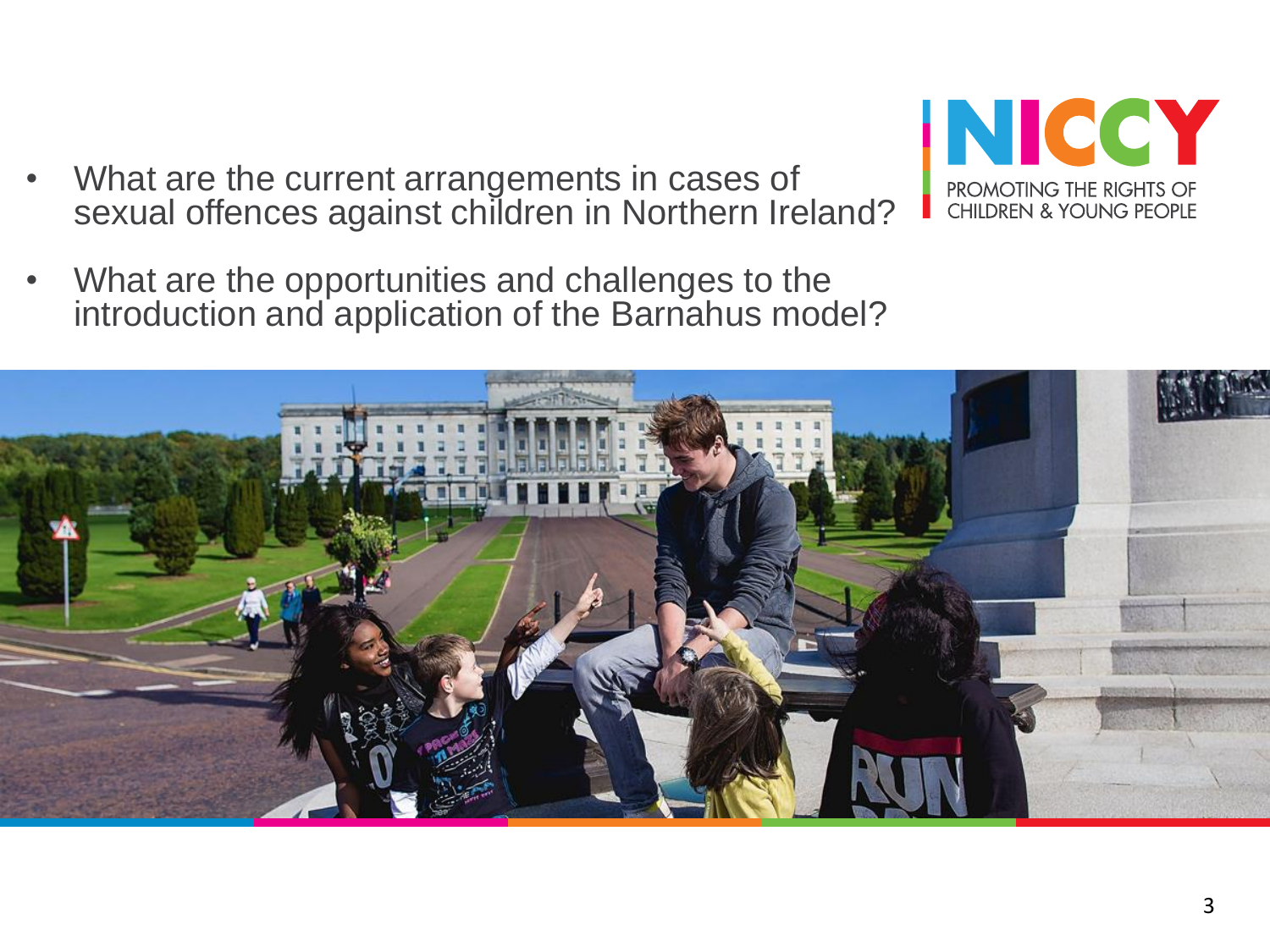

**Northern Ireland Commissioner** for Children and Young People

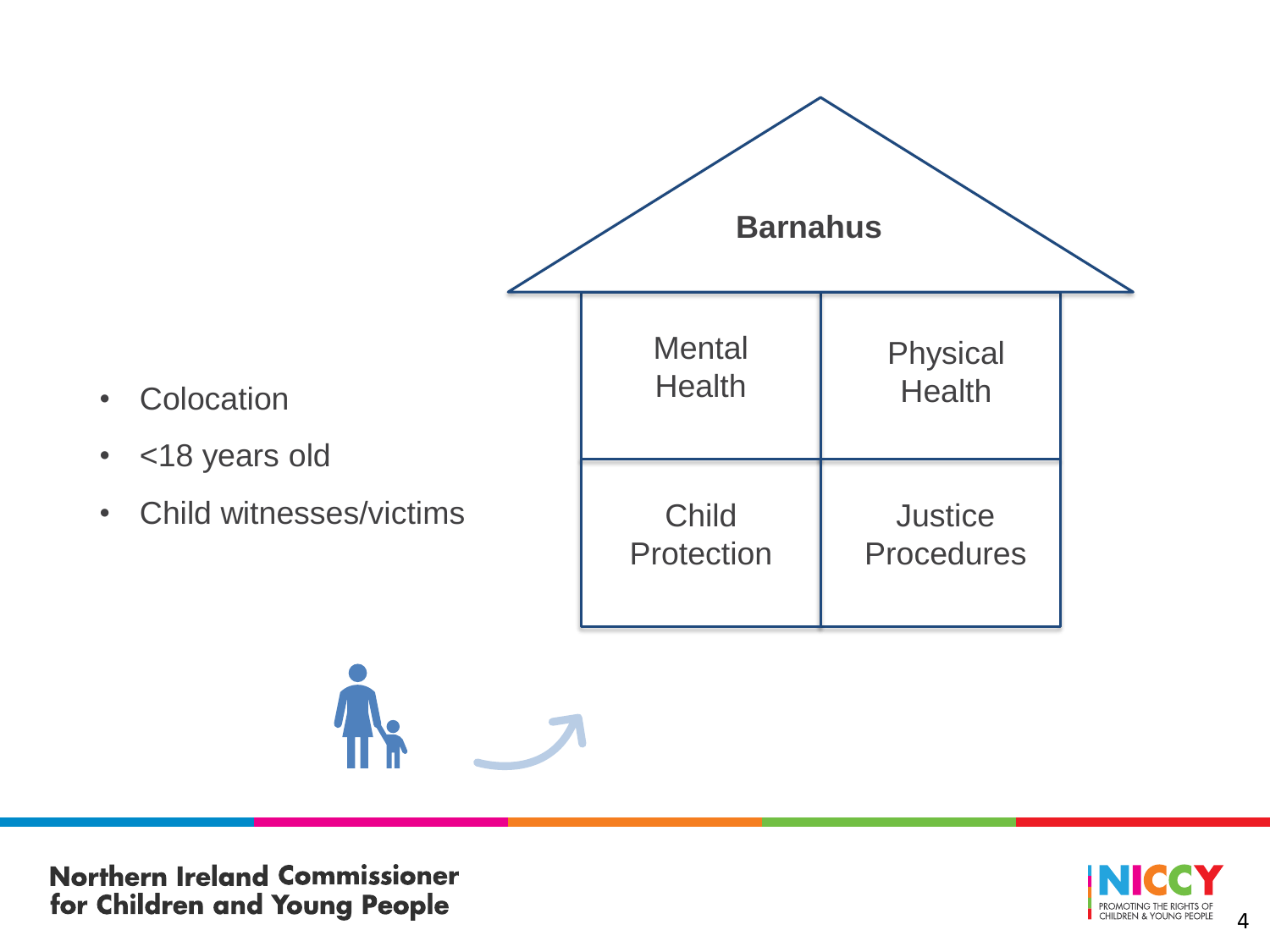

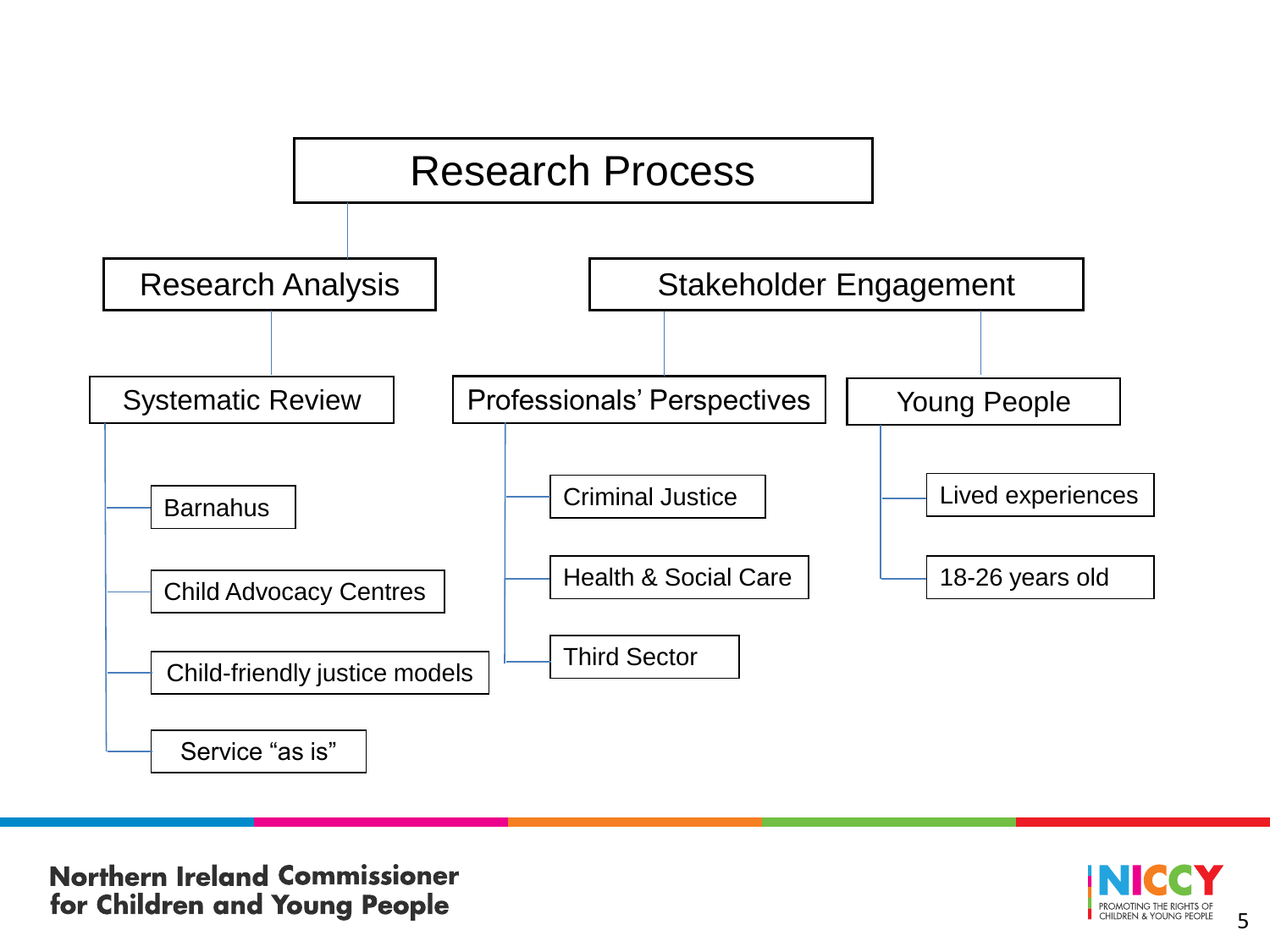### **EVIDENCE BASE FOR BARNAHUS**

- Child-rights based approach
- Reduces re-traumatization
- Associated with justice and recovery outcomes:
	- Higher quality evidence
	- Reduction in time delays
	- Higher rate of convictions
	- Higher child/family satisfaction





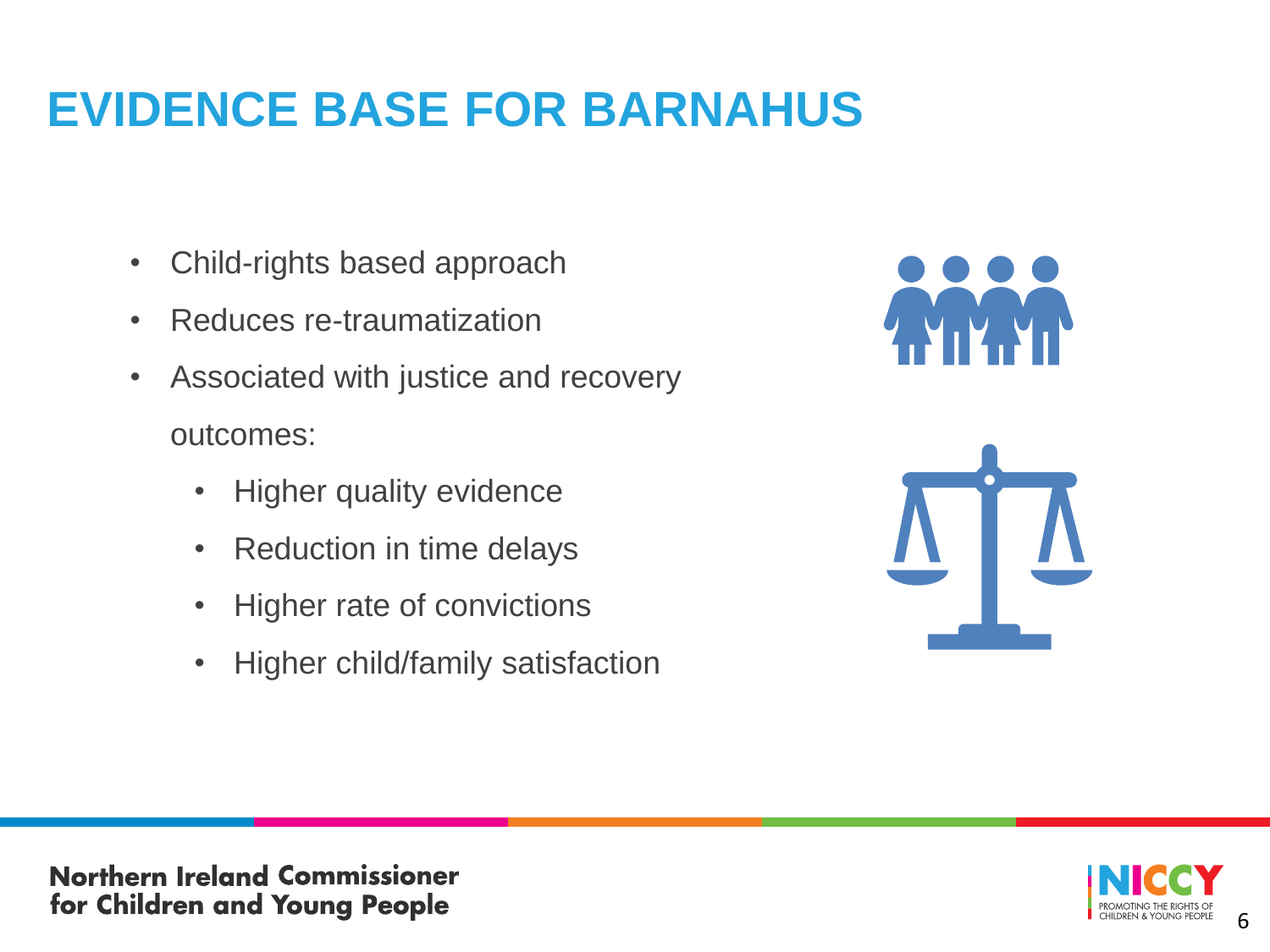## **CURRENT SYSTEM**



#### **JOINT INVESTIGATION RECENT DEVELOPMENTS**

- Gillen Review (2019)
- DoJ Scoping Study of Barnahus
- Voluntary protocol to expedite serious sexual offences against children <13 (Judge Smyth)
- DoJ New Victim & Witness Strategy (2021)
- Remote Evidence Centres pilots
- DoJ-commissioned cross-sectoral, multiagency Steering Group established



**Northern Ireland Commissioner** for Children and Young People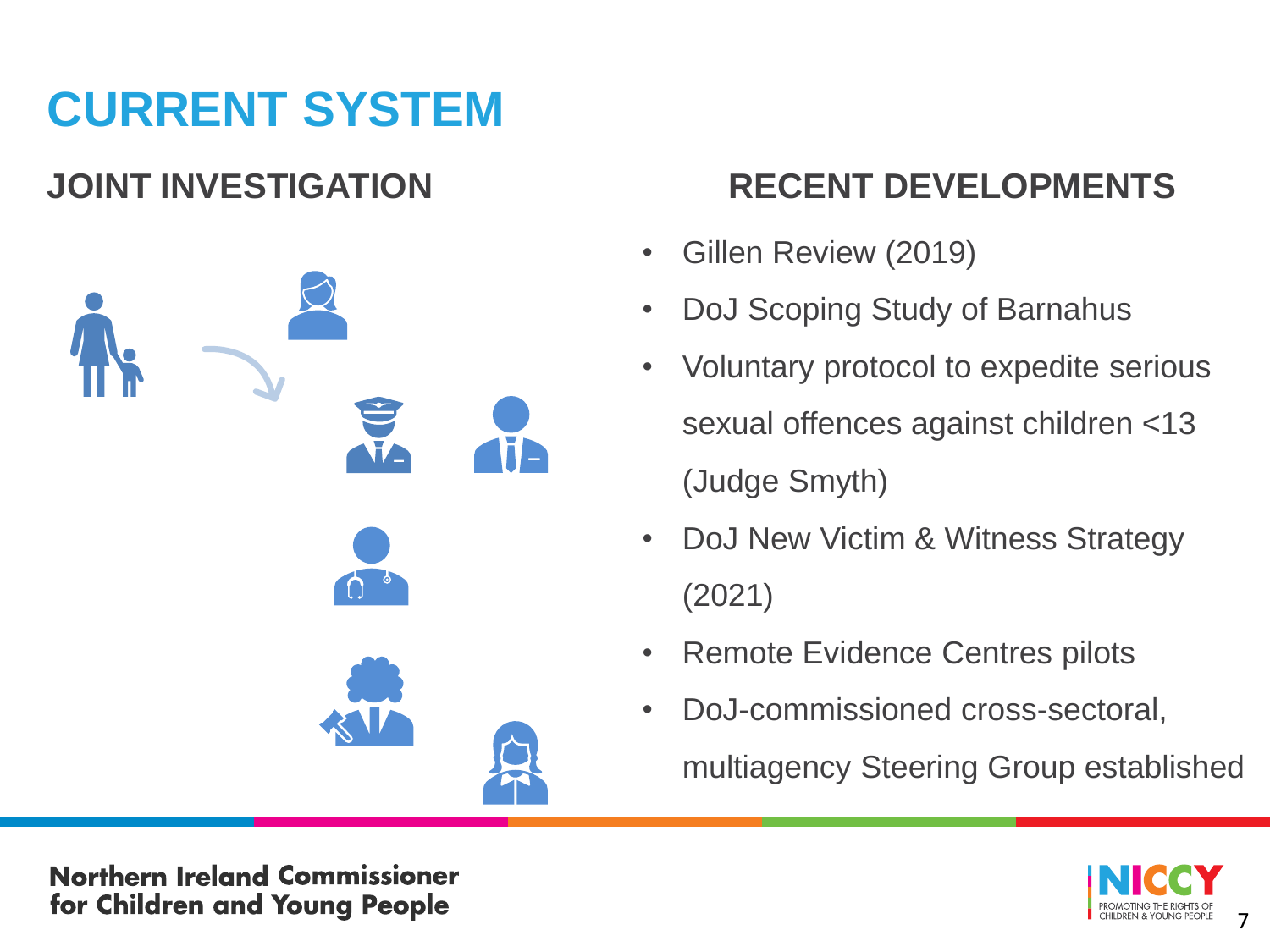### **LIVED EXPERIENCES**

**1 – The need to be believed and validated**

**2 – The impact of experiencing abuse on all aspects of life**

**3 – Feeling a loss of identity**

**4 – Feeling scared telling their stories in the Criminal Justice System**

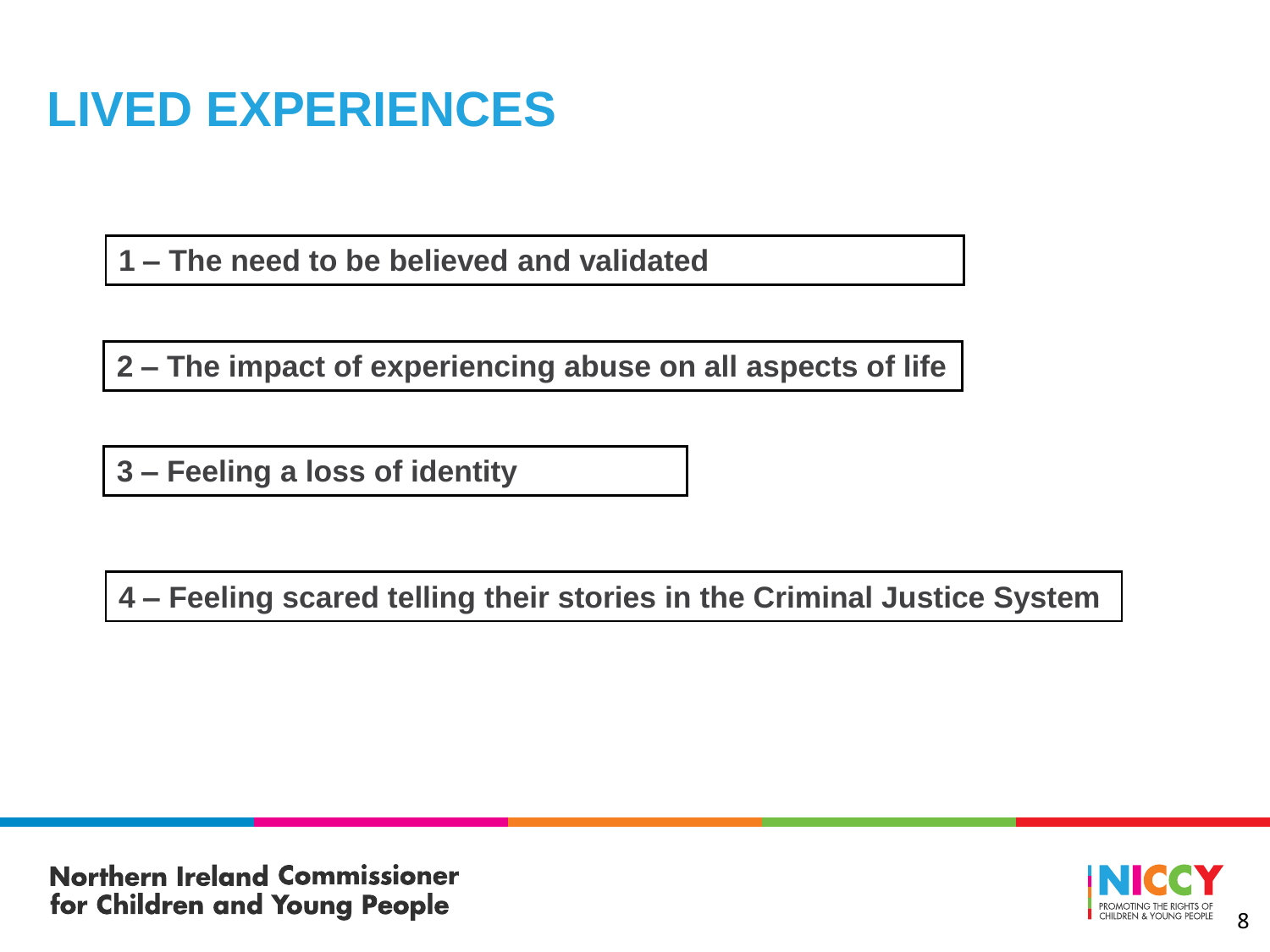### **PROFESSIONAL STAKEHOLDER ORGANISATIONS**

- NSPCC Young Witness Service
- Victim Support NI
- NEXUS NI
- Barnardos
- NI Police Service
- NI Public Prosecution Service
- NI Bar Library
- NI Law Society
- NI Criminal Justice Inspectorate
- NI Department of Justice
- NI Office of Lord Chief Justice
- Directorate of Social Work for the Health and Social Care Board
- Directorate of Social Work for the Belfast Trust
- Directorate of Social Work for the Northern Trust
- Directorate of Social Work for the South Eastern Trust
- Directorate of Social Work for the Western Trust
- NI Safeguarding Board
- NIGALA
- Rowan Centre
- Royal College of Pediatrics & **Health**
- The Child Care Centre
- NI Department of Health

9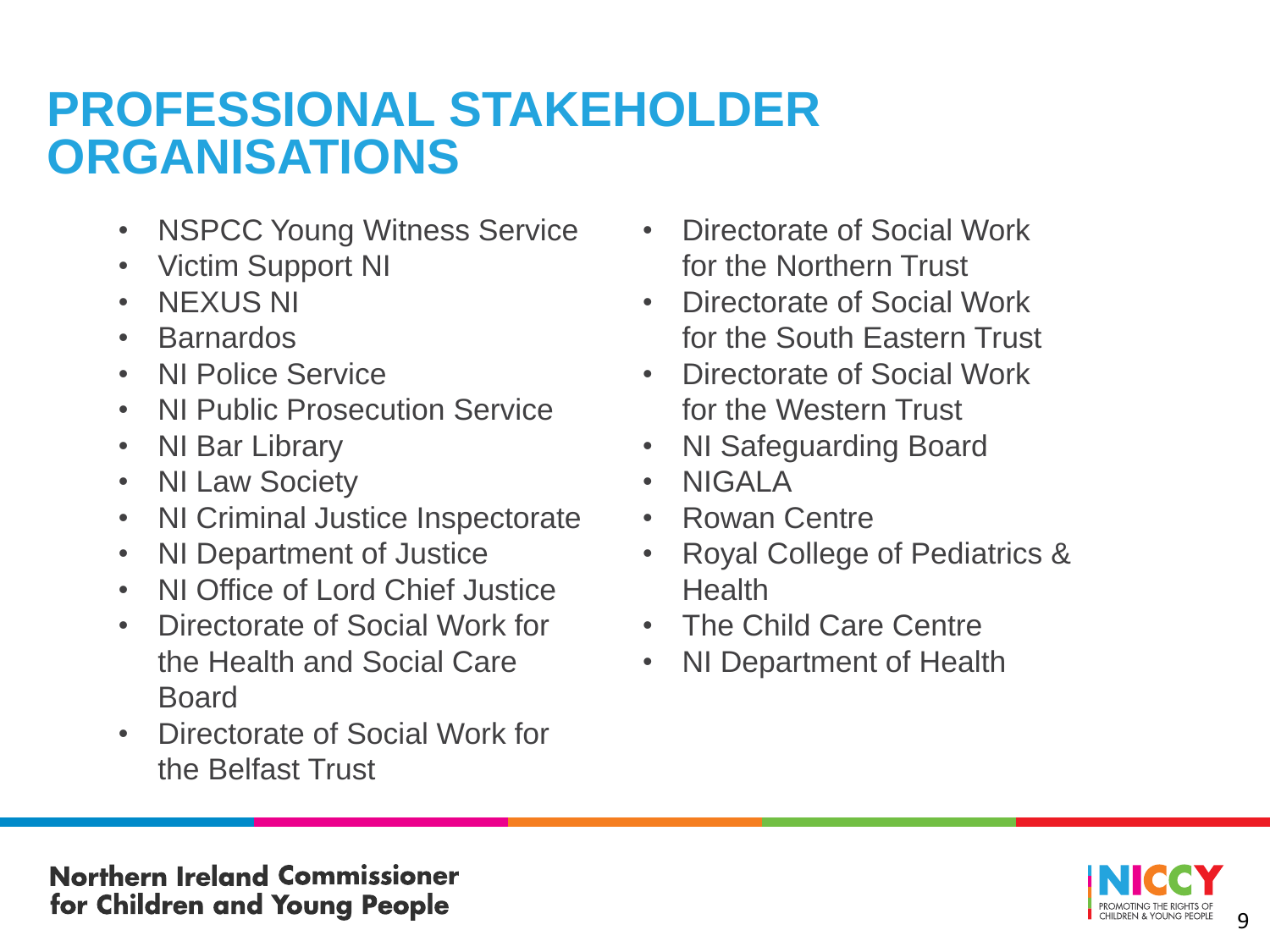### **PROFESSIONAL STAKEHOLDER PERSPECTIVES**

**1 – The Northern Ireland Barnahus**

**2 – Leadership: Who is going to take forward establishment of Barnahus?**

**3 – Lens for justice: Whose needs are being met?**

**4 – Coproduction and upholding the rights of the child and family**

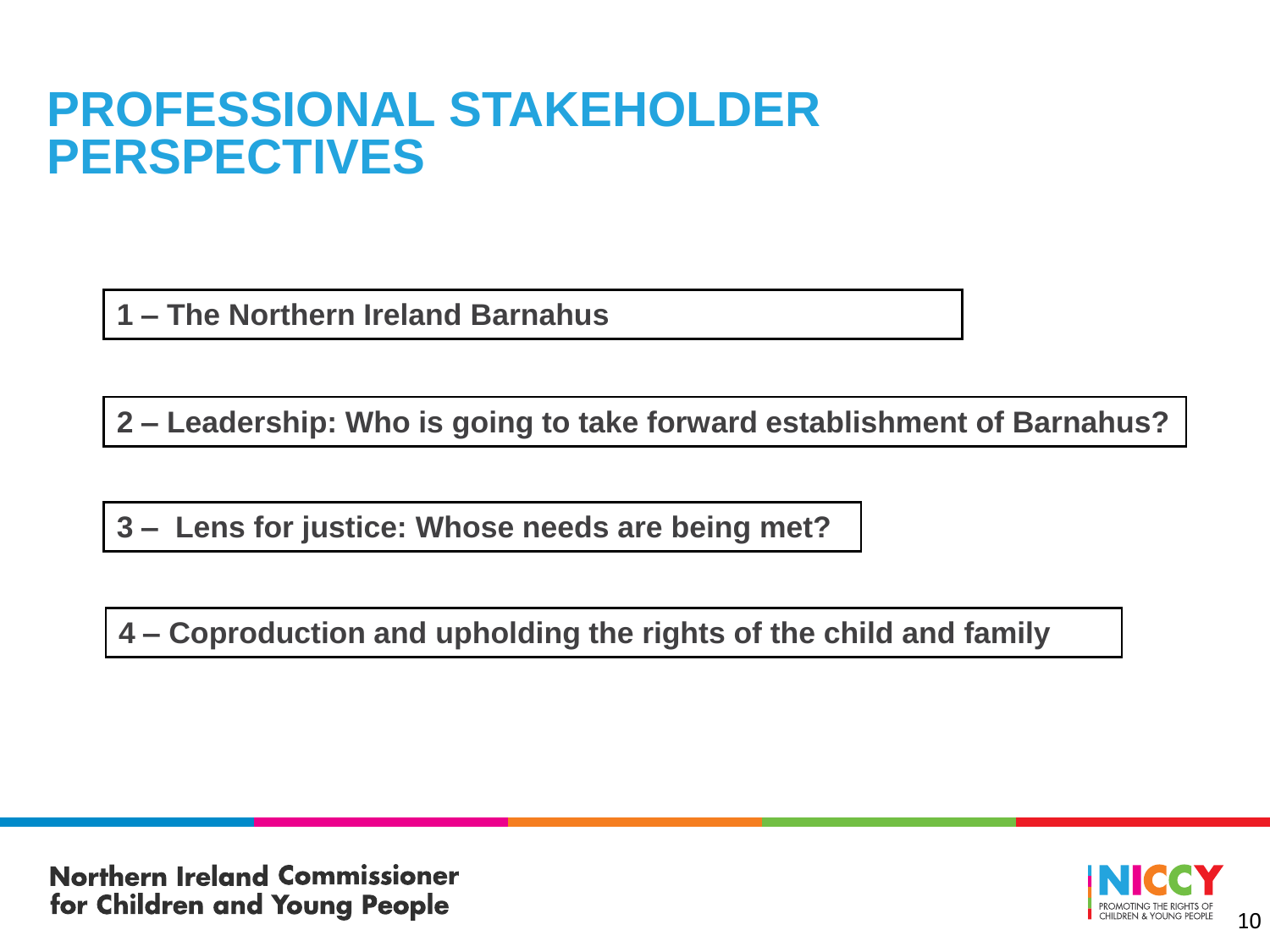### **RECOMMENDATIONS**

#### **ESTABLISHMENT OF BARNAHUS**

- 1. Ministerial responsibility
- 2. Project lead and Project Board
- 3. Representation from those with lived experience on Project Board
- 4. Clarify remit and commissioning
- 5. Designed space for children and young people (CYP)
- 6. Design of NI Barnahus with CYP
- 7. CYP Commissioner and Victim of Crime Commissioner involved in discussions on remit and governance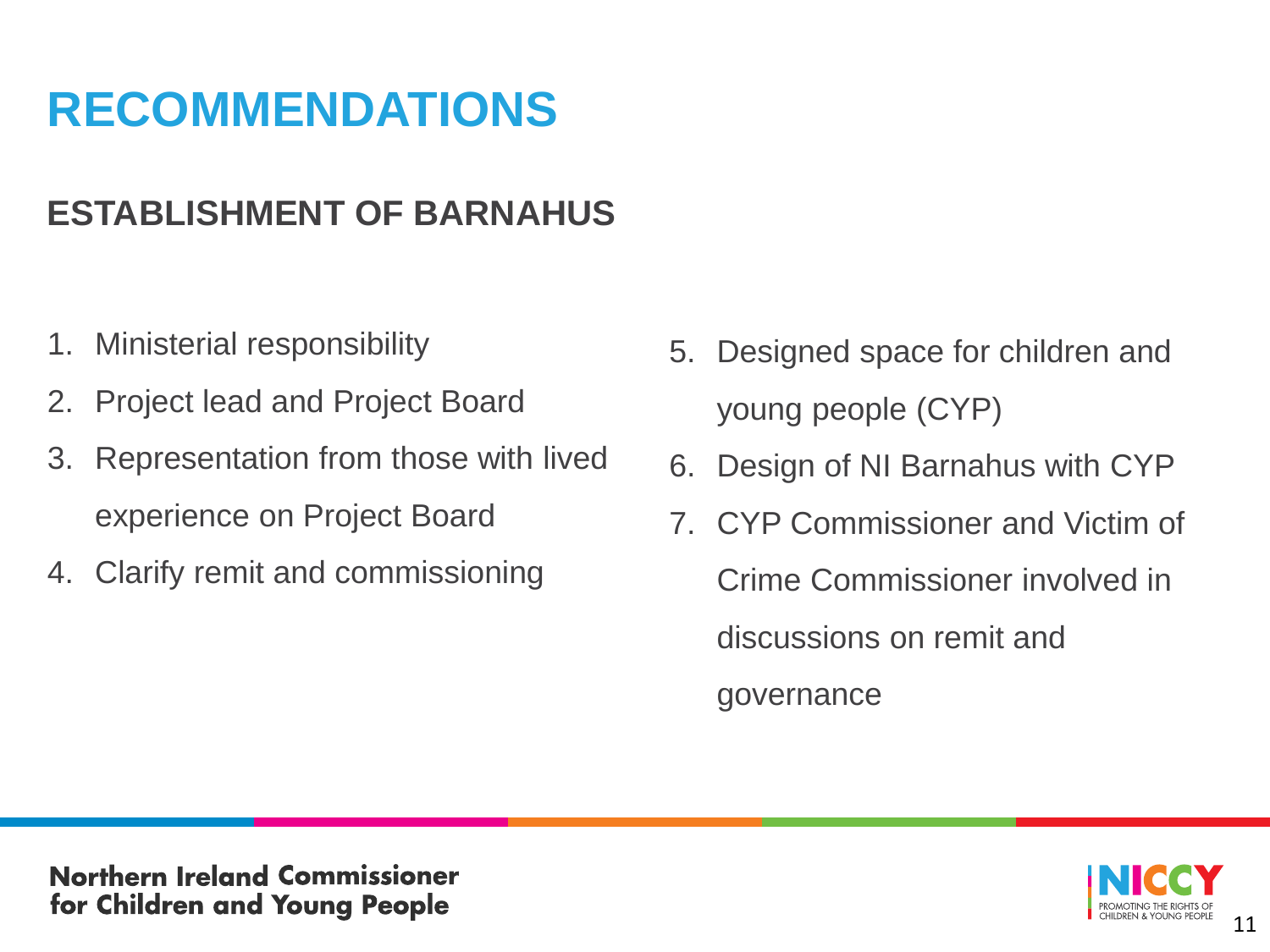### **RECOMMENDATIONS**

#### **OPERATION OF BARNAHUS**

- 1. Designate advocate for each child
- 2. Contain testimony & crossexamination within Barnahus
- 3. Legal process for additional disclosures of evidence
- 4. One roof, child-friendly environment
- 5. Sustainable public funds
- 6. Agreement protocols for information sharing

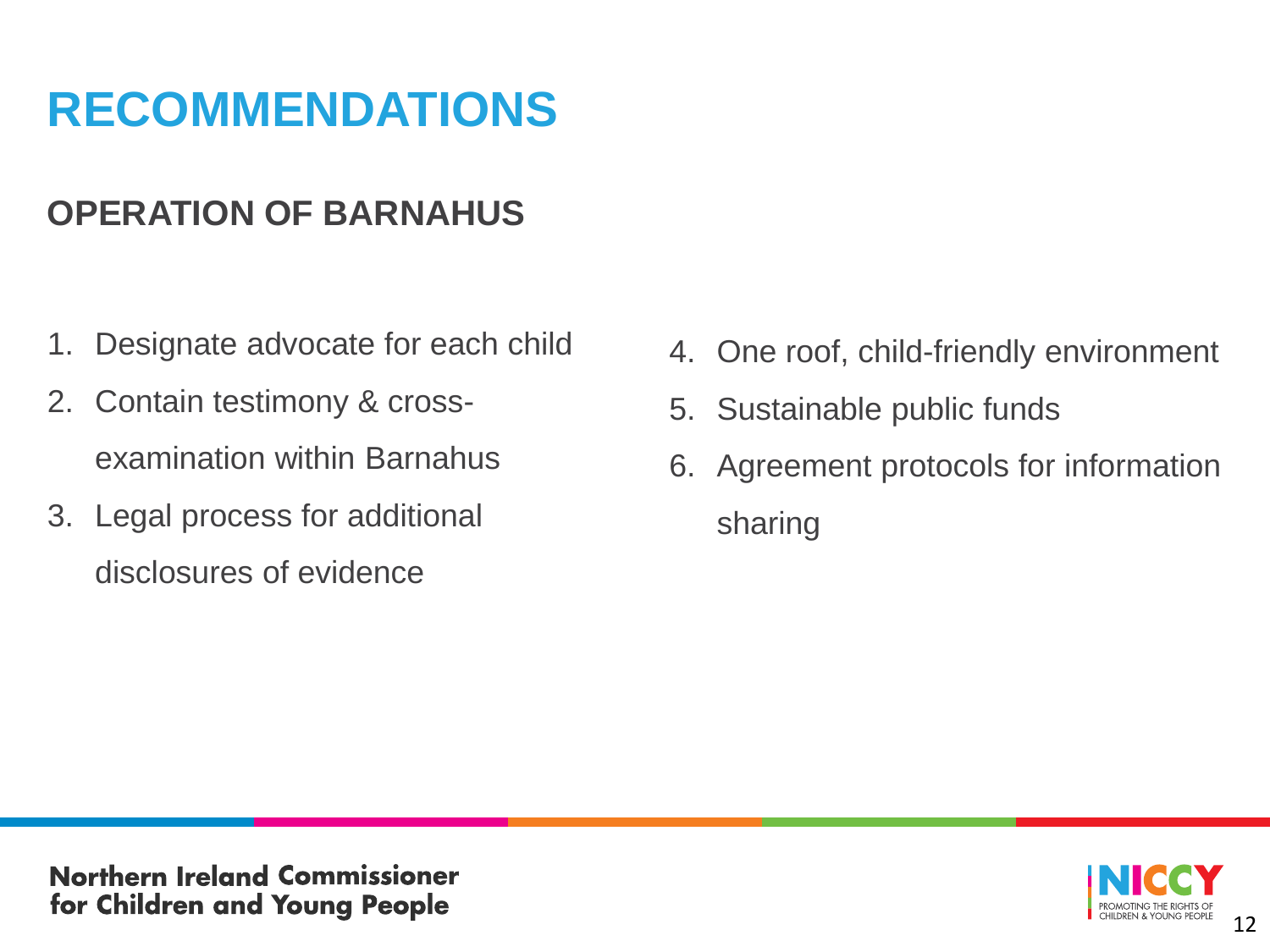### **MOVING FORWARD**

"The attitude [toward Barnahus] must be a "can do" not "I can't do". We should be saying what can we do here to do this? Because the concept is absolutely first class. It's worked in Norway, Greenland, Denmark, Finland, and Lithuania, it's working in England. I'm just a bit concerned that you can sit down if you're a civil servant and think of 100 reasons why all the money shouldn't be spent here. You know children are being absolutely devastated by this whole process - that's without price."

> **Sir John Gillen** 2021 interview with research team

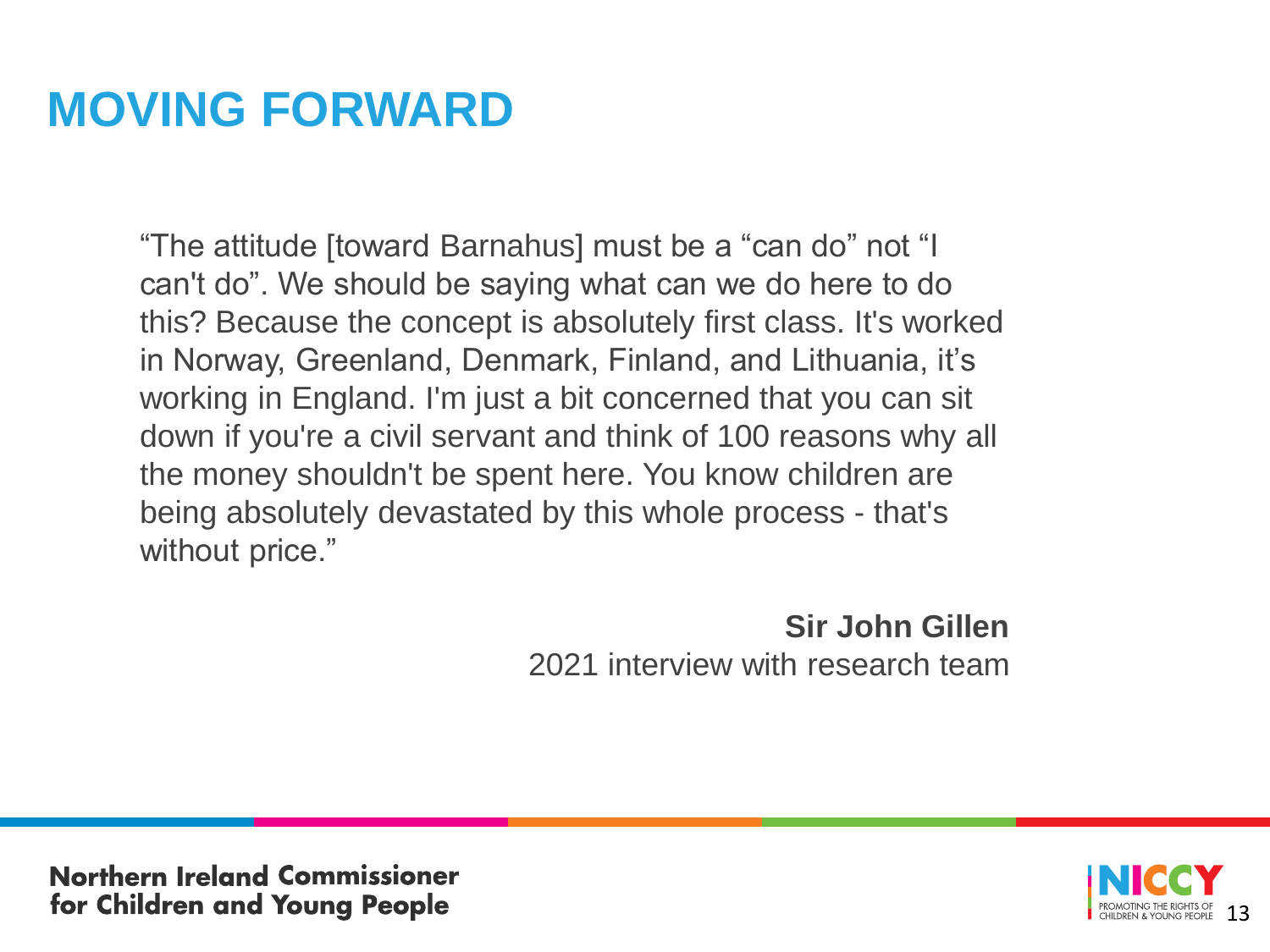# **NICCY Reflections and Recommendations**

**Koulla Yiasouma** Commissioner - NICCY

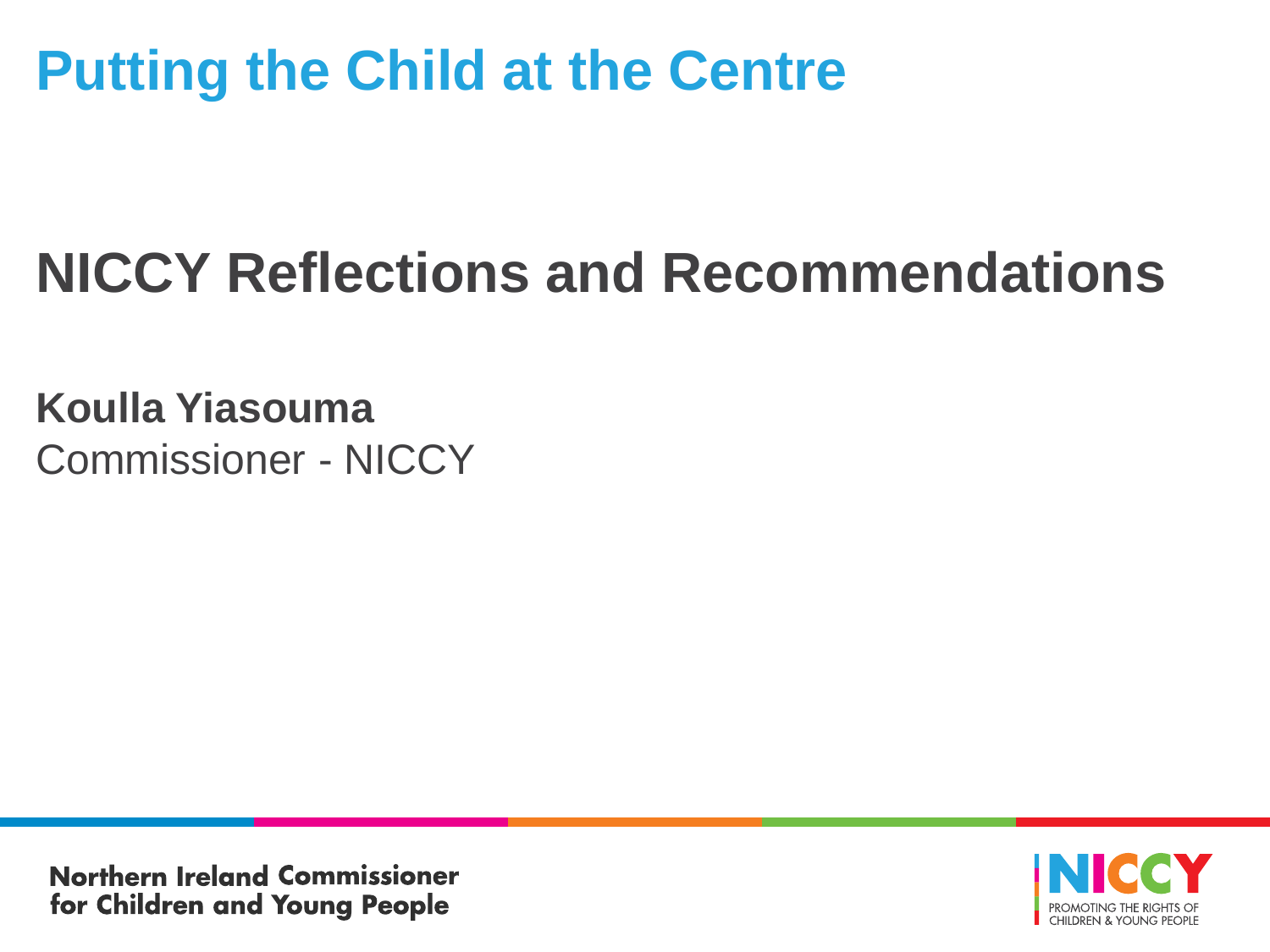### **Attendee Responses and Pathway to Moving Forward**

**Chair:**

• **Mairéad McCafferty –** Chief Executive

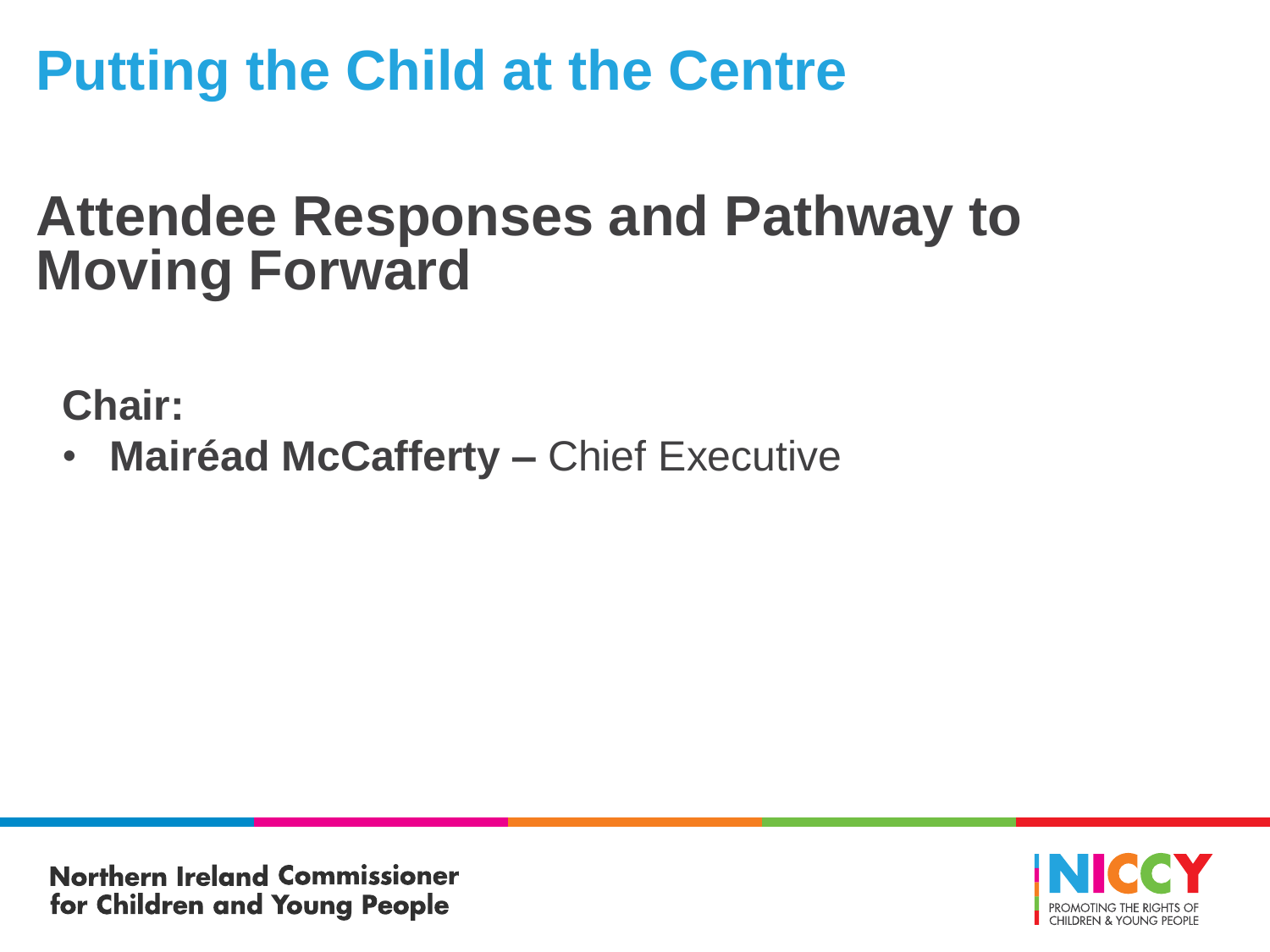# **Closing Remarks**

#### **Koulla Yiasouma** Commissioner - NICCY